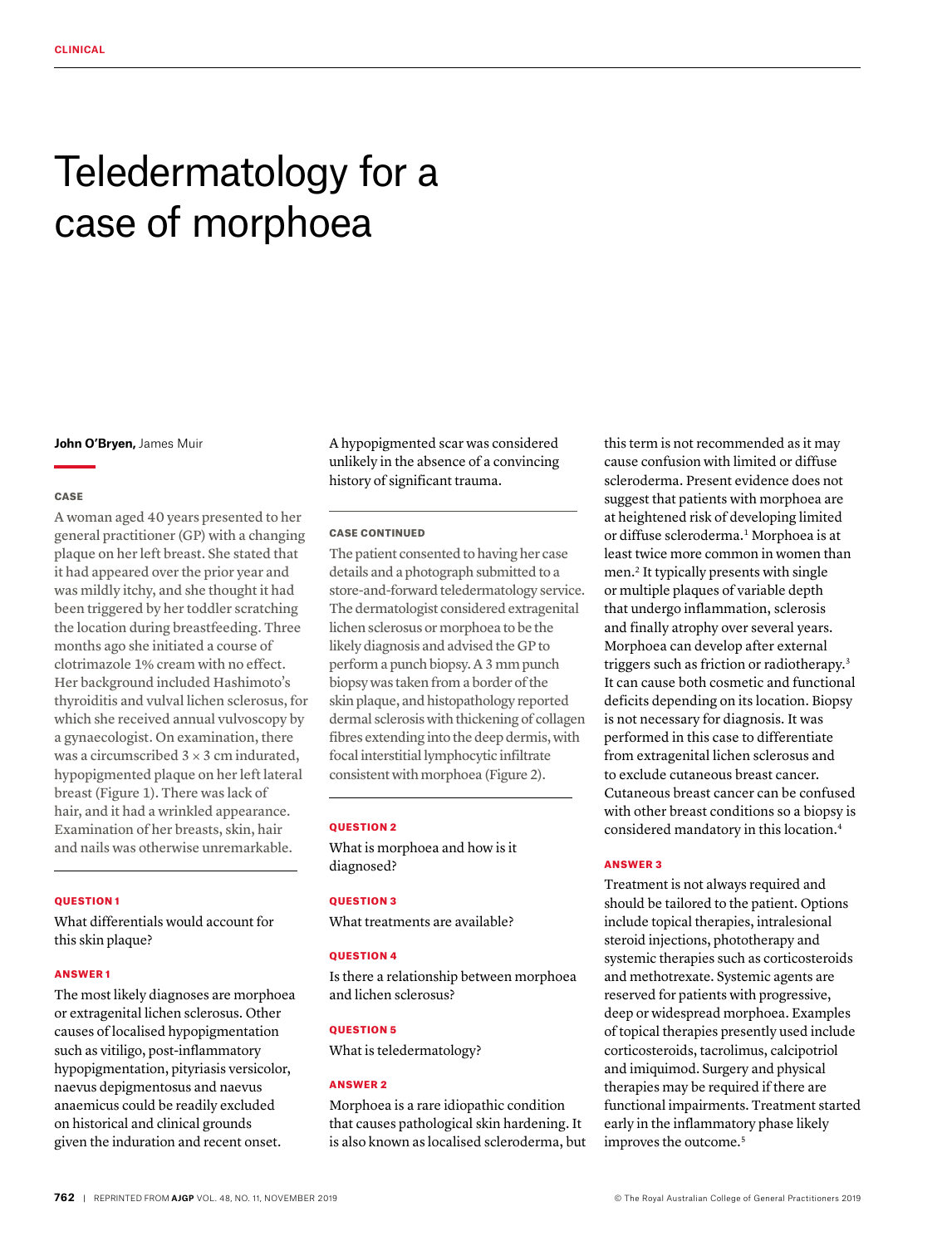#### ANSWER 4

The relationship between morphoea and lichen sclerosus has been debated, with postulation that they share a common pathogenesis and disease process.<sup>6</sup> There is a high incidence of lichen sclerosus in patients with morphoea.7 They are both associated with autoantibodies and autoimmune diseases.<sup>8</sup>

#### ANSWER 5

Teledermatology refers to the use of information technology to communicate patient details with a dermatologist. It is valuable to Australians with significant



**Figure 1.** The skin plaque

geographic separation from their nearest dermatology service and can reduce the need for face-to-face consultation.9 The two teledermatology modalities used are store-and-forward and live interaction. The store-and-forward modality is considered cost effective and useful for gaining rapid feedback and triage.10 It typically involves a clinician submitting patient narrative and photographs to an online platform for review and feedback from a dermatologist. This is efficient as cases can be submitted and answered at the convenience of the involved clinicians with no requirement for the patient to be present, which is not the case for live interaction. The time taken to prepare and submit this case for advice was 15 minutes. The dermatologist response was received within 24 hours. A significant disincentive to the use of store-andforward teledermatology may be the absence of any item number under the Medicare Benefits Schedule for the doctors involved. This article gives an example of using teledermatology to diagnose and initiate treatment for an important and uncommon skin condition.

#### CASE CONTINUED

This result was the subject of further correspondence with the dermatologist, who suggested a management plan. The patient was recalled by the GP and assessed as having no signs or symptoms of limited or diffuse scleroderma. Blood testing was negative for antinuclear

antibodies, extractable nuclear antigens, anti-DNA and RNA polymerase III antibodies. She was prescribed mometasone furoate ointment 0.1% twice daily topically under occlusion for three weeks. At review there was minor fading and reduction of induration. Having been educated about the natural history of morphoea, the patient was happy not to pursue any further intervention. Two other small plaques subsequently developed on her breasts but spontaneously resolved.

# **Key points**

- **•** Morphoea can be diagnosed on the basis of typical history and appearance. A biopsy is useful if there is uncertainty.
- **•** There is a high incidence of lichen sclerosus in patients with morphoea.
- **•** Teledermatology is valuable to patients and GPs who may not otherwise be able to readily access a dermatologist.
- **•** Teledermatology can be used to assess and manage challenging cases.

#### **Authors**

John O'Bryen BSc, MBBS, FRACGP, General Practitioner, Toowoomba, Qld. john.obryen@uqconnect.edu.au

James Muir MBBS, FACD, FACRRM (Hon), Director of the Department of Dermatology, Mater Misericordiae Hospital, Qld; Dermatologist, Australian College of Rural and Remote Medicine, Tele-Derm, Qld

Competing interests: None.

# Funding: None.

Provenance and peer review: Not commissioned, externally peer reviewed.







**Figure 2.** Histopathology images of the punch biopsy specimen **a.** A sclerotic dermis and classic 'straight' biopsy sides; **b.** An atrophic epidermis and thickened collagen fibres with reduced interstitial space; **c.** Interstitial lymphocytic infiltrate focused at the base of the specimen